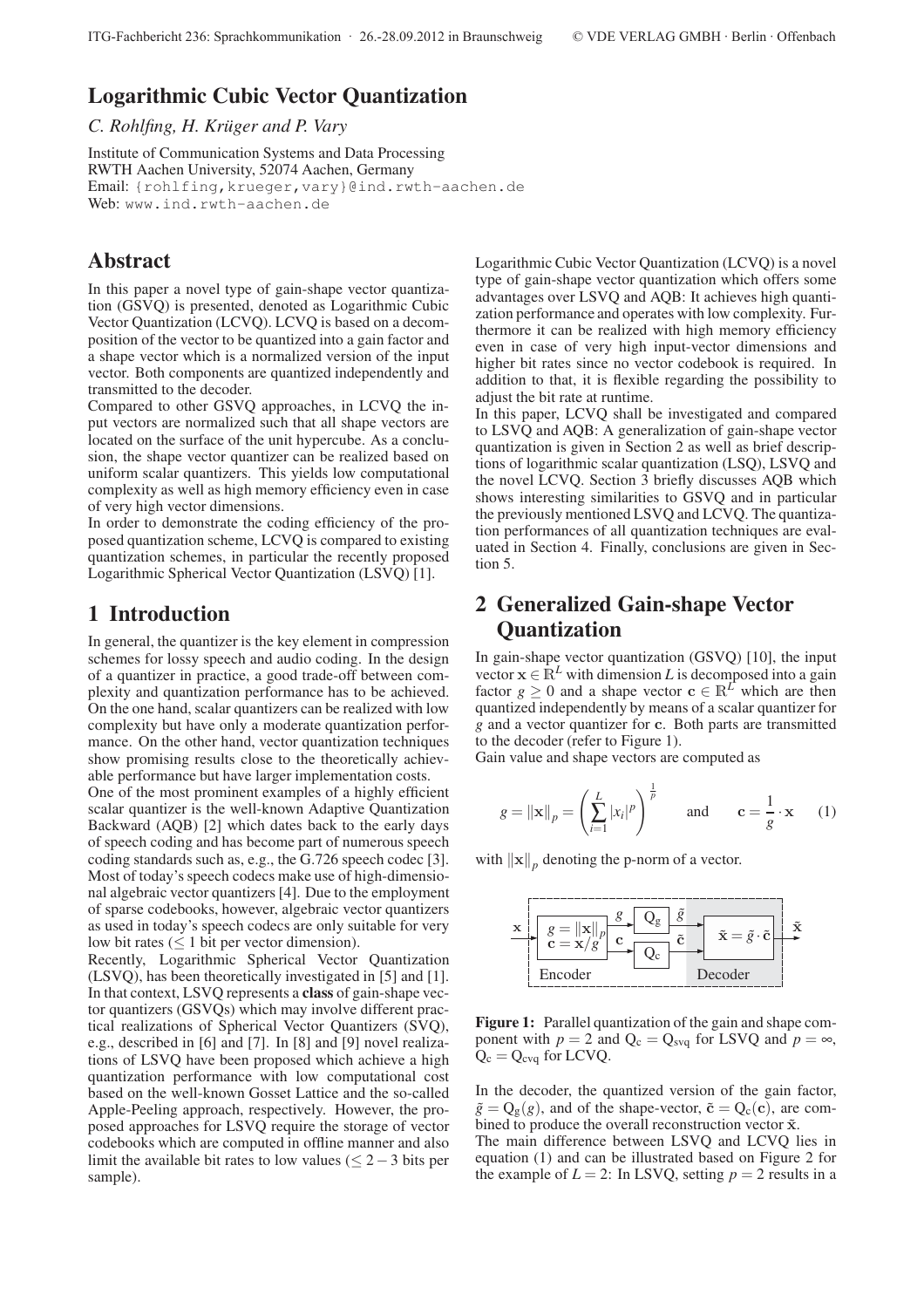

**Figure 2:** Transforming **x** into **c**: Projection onto the surface of a unit sphere (a) and a unit cube (b) due to different p-norms in LSVQ ( $p = 2$ ) and LCVQ ( $p = \infty$ ), respectively.

normalization of input vector **x** to its Euclidean norm leading to the shape vectors **c** being located on the surface of the *L*-dimensional unit **hypersphere**. In contrast to this, LCVQ makes use of the uniform (maximum) norm with  $p = \infty$  instead of the Euclidean norm. As a conclusion, the normalized vectors **c** are located on the surface of the *L*dimensional unit **hypercube**.

The advantage of LCVQ compared to LSVQ lies in the fact that the design of a high-dimensional vector quantizer for vectors located on the surface of a high-dimensional geometric shape can be realized with significantly lower complexity and higher flexibility for the hypercube than for the hypersphere.

#### **2.1 Logarithmic Quantization of the Gain Factor**

Both approaches, LCVQ and LSVQ, have in common that the gain factor *g* is quantized using Logarithmic Scalar Quantization (LSQ)  $Q_g$ . In this paper, the A-law companding algorithm is used with the number of reconstruction levels  $N_g$ , compression factor *A* and stepsize  $\Delta g$ , as described in [2]. It can be shown, that in the case of LSQ, the stepsize scales with the reconstruction value  $\tilde{g}$  [11]:

$$
\Delta g(\tilde{g}) = \frac{1 + \ln(A)}{N_g} \cdot \tilde{g} \,. \tag{2}
$$

The signal-to-noise ratio (SNR) of LSQ is independent of the input vector probability density function (PDF)

$$
SNRlsq,A|dB = 6.02 \cdot Reff + 10 log10(3)
$$
  
- 20 log<sub>10</sub>(1 + ln(A)) (3)

with *R*<sub>eff</sub> denoting the bit rate per sample of the quantizer. This independence comes at the price of a penalty-term of  $10\log_{10}(3)-20\log_{10}(1+\ln(A))$  compared to the wellknown 6 dB-per-bit-rule [11]. LSQ can be considered as a special case of LSVQ and LCVQ for input-vector dimension  $L = 1$ . Therefore, it will be referenced in Section 4 as the *lower limit* for the SNR plots for both LCVQ and LSVQ.

#### **2.2 Logarithmic Spherical VQ (LSVQ)**

In LSVQ, the shape vectors **c** are quantized using a spherical vector quantizer (SVQ) denoted by  $Q_c = Q_{svg}$ . The corresponding SVQ vector codebook is composed of  $N_{\text{svq}}$ spherical codevectors which are located on the surface of

the *L*-dimensional unit hypersphere. The overall design goal of the codebook of  $Q_{sva}$  is to distribute the codevectors uniformly over the unit sphere surface.

In [1], it is shown, that using LSQ for quantization of the gain factor  $g = ||\mathbf{x}||_2$  and SVQ for the shape vector **c**, the overall quantization SNR is independent of the PDF of the input vector,

$$
SNR_{lsvq}^{(I)} = \frac{(N_{svq} \cdot N_g)^{\frac{2}{L}}}{C_{lsvq} \cdot \pi} \cdot \left(\frac{\Gamma(\frac{L}{2})}{2 \cdot (1 + \ln(A))}\right)^{\frac{2}{L}}
$$

$$
\frac{\int_{\mathbf{x} \in \mathbb{R}^L} p(\mathbf{x}) \cdot ||\mathbf{x}||_2^2 d\mathbf{x}}{\int_{\mathbf{x} \in \mathbb{R}^L} p(\tilde{\mathbf{x}}) \cdot ||\tilde{\mathbf{x}}||_2^2 d\tilde{\mathbf{x}}} \tag{4}
$$

Equation (4) was derived from the normalized quantizer point-density function under high bit rate assumptions and is a function of the overall number of LSVQ codevectors

$$
N_{\text{lsvq}} = N_{\text{svq}} \cdot N_g. \tag{5}
$$

It is, however, only a qualitative formula for the SNR due to*C*lsvq denoting an unknown quantization cell form-factor.  $\Gamma(z) = \int_0^\infty e^{-t} \cdot t^{z-1} dt$  denotes the gamma-function [12]. Assumptions about the shape of the resulting SVQ quantization cells as well as high bit rate approximations finally yield the following quantitative formula for an estimate of the maximum achievable SNR in dB in [1] as

$$
SNR_{\text{lsvq}}^{(II)}|_{\text{dB}} = 6.02 \cdot R_{\text{eff}}
$$
  
-  $10 \log_{10} \left( \frac{L}{(L+1)^{\frac{L-1}{L}}} \cdot \left[ 2 \cdot \sqrt{\pi} \cdot \frac{\Gamma(\frac{L+1}{2})}{\Gamma(\frac{L}{2})} \right]^{\frac{2}{L}} \right]$   
 $\cdot \left[ \frac{(1 + \ln(A))^2}{12} \right]^{\frac{1}{L}} \right)$ . (6)

This formula is used in Section 4 to compare the performance of LSVQ with the novel LCVQ scheme and is expressed as a function of *R*eff which is the effective bit rate per vector dimension based on which the number of LSVQ codevector (5) can be computed as

$$
N_{\text{lsvq}} = 2^{R_{\text{eff}} \cdot L} = N_g \cdot N_{\text{svq}}.\tag{7}
$$

The maximum performance is reached for

$$
\lim_{L \to \infty} \text{SNR}_{\text{isvq}}^{(II)}|_{\text{dB}} = 6.02 \cdot R_{\text{eff}} \tag{8}
$$

which will be referred to as the *upper limit* in the SNR plots in Section 4. The design of spherical vector-codebooks used for  $Q_{\text{svq}}$  is rather complex and shall not be discussed in detail in this paper. Due to practical reasons, in most cases, vector dimensions higher than  $L = 16$  can be realized only for low bit rates ( $\leq$  2 – 3 bits per vector dimension).

#### **2.3 Logarithmic Cubic VQ (LCVQ)**

In Logarithmic Cubic Vector Quantization, the input vector is normalized by its uniform norm

$$
g = ||\mathbf{x}||_{\infty} = \max(|x_1|, \dots, |x_L|) = x_{l_0}
$$
 (9)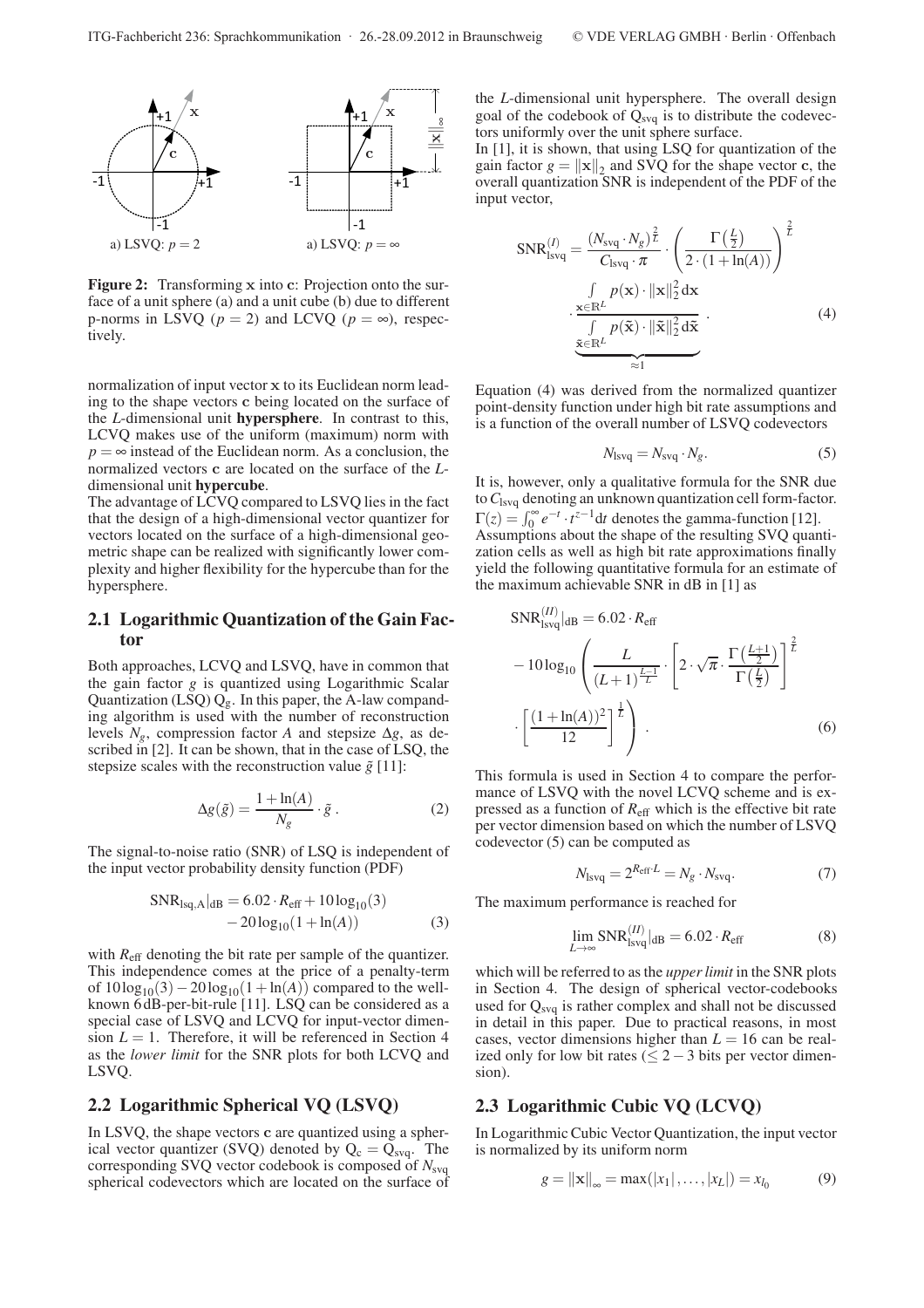

**Figure 3:** Exemplary hypercube for  $L = 3$  with codevectors and quantization decision bounds of  $Q_{\text{cva}}$  for  $N_c = 3$ .

with  $l_0 = \arg \max(|x_l|)$  denoting the index of the maximum element value of **x** such that the normalized vector compo-

nent  $c_{l_0} = \pm 1$ . As a result, the shape vectors **c** are lying on the surface of the *L*-dimensional unit hypercube with edge length equal to 2.

The quantizer of the shape vector  $Q_c = Q_{c\nu q}$  can be realized in a very efficient way as it consists of *L*−1 uniform scalar quantizers  $Q_{sq}$  for each dimension with index  $l \neq l_0$ 

$$
\tilde{c}_l = \begin{cases} Q_{\text{sq}}(c_l), & \text{if } l \neq l_0, \\ \pm 1, & \text{if } l = l_0. \end{cases}
$$
\n(10)

Each uniform scalar quantizer  $Q_{sq}$  has the same number of reconstruction levels  $N_c$  and the stepsize

$$
\Delta c = \frac{2}{N_c} \,. \tag{11}
$$

The total number of LCVQ reconstruction values is calculated as

$$
N_{\text{levq}} = 2^{R_{\text{eff}} \cdot L} = N_g \cdot N_{\text{evq}} = N_g \cdot 2 \cdot L \cdot N_c^{L-1} \tag{12}
$$

with  $N_{\text{cvq}}$  denoting the number of reconstruction values per cube shell and  $2 \cdot L$  as the number of surfaces of a  $L$ dimensional hypercube. An example of the hypercube covered by quantization cells and reconstruction vectors related to  $\overline{Q}_{\text{cvq}}$  for  $L = 3$ ,  $N_c = 3$  and  $N_{\text{cvq}} = 2 \cdot L \cdot N_c^{L-1} = 54$ is given in Figure 3.

Using only scalar quantizers, the LCVQ can be realized with very low memory and implementation cost. Also, since no codebook is involved, the bit rate can be easily adapted during runtime.

In comparison to LSVQ, LCVQ has no practical limitations regarding the input-vector dimension as well as the effective overall bit rate.

# **3 Adaptive Quantization Backward (AQB)**

Compared to the approaches for vector quantization described in the previous sections, the Adaptive Quantization Backward (AQB) approach is a **scalar** quantizer which is for example described in [2] and shown in Figure 4: Instead of operating on vectors **x** of the input signal, in AQB, a uniform scalar quantizer  $Q_{sq}$  operates directly on the signal  $x(k)$  with a quantization stepsize  $\Delta x$  which is dynamically adapted to an estimate of the instantaneous signal power  $\tilde{\sigma}_x^2$ . The output of the scalar quantizer is an integer representation  $Z(k)$  of the quantized input signal which is transmitted to the decoder for the reconstruction of the input signal as  $\tilde{x}(k)$ .

The term "backward" comes from the fact that the estimate of the instantaneous signal power  $\tilde{\sigma}_r$  for the adaptation of the quantizer stepsize is derived from the **quantized** input signal  $\tilde{x}(k)$  and hence from the quantization history in the past: Given *k* as the current time index, the instantaneous signal power  $\tilde{\sigma}_x^2$  is estimated recursively using the integer representation of the quantized input signal  $Z(k-1)$  transmitted at time index  $k - 1$ :

$$
\frac{\Delta x(k)}{\Delta x(k-1)} = \frac{\tilde{\sigma}_x^2(k)}{\tilde{\sigma}_x^2(k-1)} = f\left\{Z(k-1)\right\} = M(k-1). \quad (13)
$$

 $M(k)$  denotes the so-called stepsize multiplier which is a function of  $Z(k)$ .  $M(k)$  is in general calculated in advance. For all evaluations in this paper, values of *M*(*k*) for speech signals have been taken from [11].



**Figure 4:** Block diagram of the adaptive quantization backward scheme.

The number of reconstruction levels of  $Q_{sq}$  is  $N_{aqb} = 2^{R_{eff}}$ with  $R_{\text{eff}}$  as the effective bit rate in analogy to the previous sections. The stepsize-adaptation block is realized in both encoder and decoder and uses equation (13) to estimate the instantaneous stepsize  $\Delta x(k)$  on both sides. On the decoder side, the block  $Q_{sq}^{-1}$  represents the operation to convert the integer representation of the quantized input signal into the reconstructed signal  $\tilde{x}(k)$ .

The AQB shall be considered as a reference quantizer in Section 4 as it shows similarities to LCVQ and LSVQ in the sense that all these algorithms have in common to estimate the instantaneous signal variance: AQB uses a recursive estimation of the instantaneous variance, whereas LCVQ and LSVQ estimate a gain factor based on a segmentation of the input signal into short vectors of length *L* (the input vectors to be quantized).

## **4 Evaluation**

For the evaluation of the proposed quantization schemes, a large number of signal vectors was generated following a normal or uniform distribution. These vectors were then quantized with LCVQ for different vector dimensions  $L \in \{2, 8, 48\}$  or AQB. For the assessment of LCVQ and AQB the signal-to-quantization-noise ratio (SNR) was calculated. In case of the LCVQ the optimal allocation of bits for the quantizer of the gain and the vector quantizer for the normalized input vectors  $(N_e \text{ and } N_c \text{, respectively})$  was determined experimentally for each value of *L*. In order to consider also the LSVQ, the theoretical values according to Equation (6) were taken into account.

The simulated SNR values were measured for different bit rates  $R_{\text{eff}} \in [1.5, 5]$  and a companding factor  $A = 5000$  for the logarithmic quantizers of the gain factors. The latter was found in [5] as a reasonable trade-off between dynamic range and performance for audio signals. Figure 5